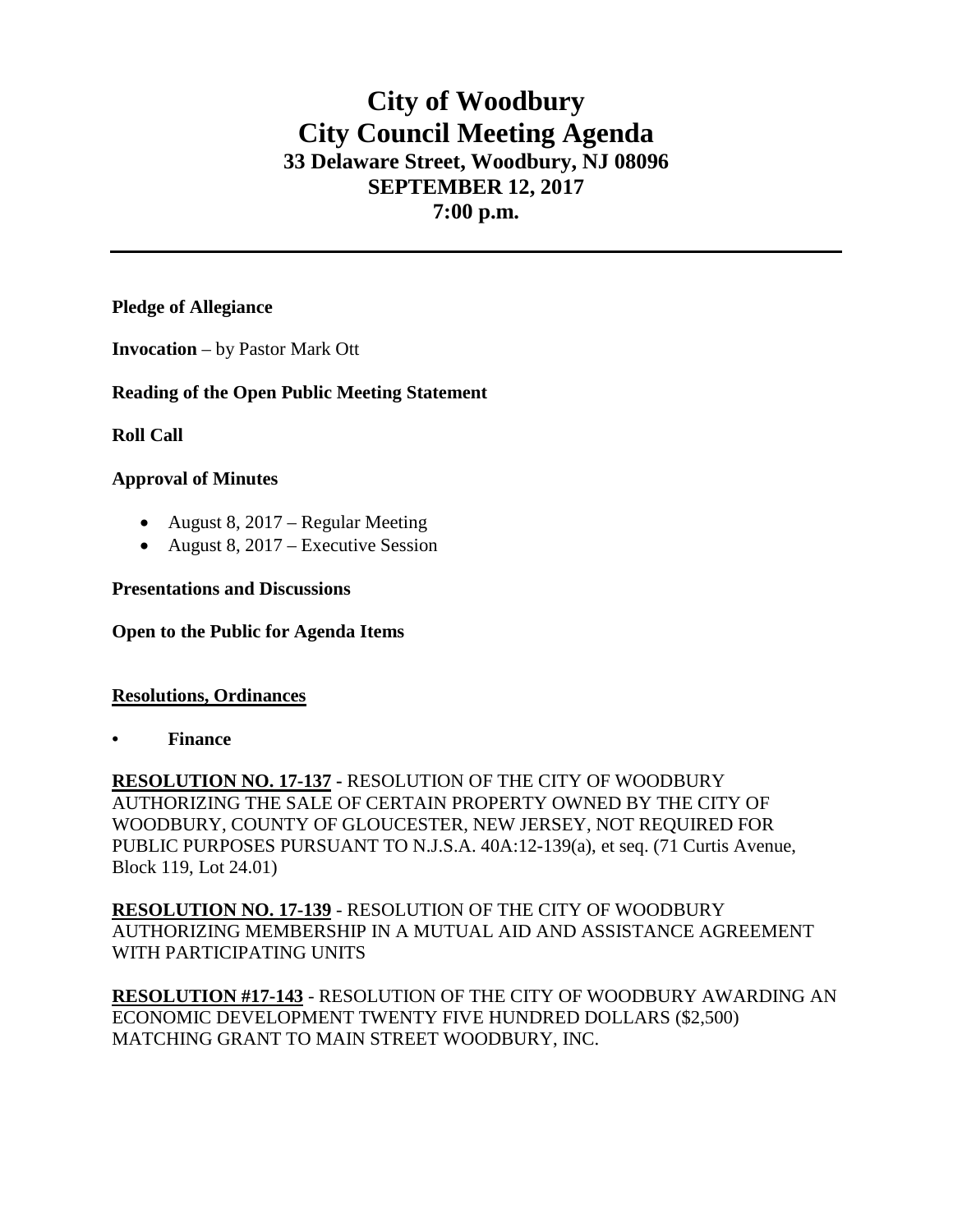**RESOLUTION NO. 17- 145 -** RESOLUTION OF THE CITY OF WOODBURY TO AMEND RESOLUTION #16-173, ACCEPTING THE NJ CLEAN ENERGY DIRECT INSTALL PROGRAM PROPOSAL TO UPGRADE THE LIGHTING AND HVAC SYSTEM FOR THE WOODBURY PUBLIC WORKS BUILDING LOCATED AT 651 S. EVERGREEN AVENUE

**RESOLUTION NO. 17-146 -** RESOLUTION OF THE CITY OF WOODBURY PROVIDING FOR THE INSERTION OF SPECIAL ITEMS OF REVENUE IN THE BUDGET OF THE CITY OF WOODBURY PURSUANT TO N.J.S. 40A:4-87 (CHAPTER 159, P.L. 1948) COMMUNITY STEWARDSHIP INCENTIVE PROGRAM GRANT

**RESOLUTION NO. 17-147 -** RESOLUTION OF THE CITY OF WOODBURY PROVIDING FOR THE INSERTION OF SPECIAL ITEMS OF REVENUE IN THE BUDGET OF THE CITY OF WOODBURY PURSUANT TO N.J.S. 40A:4-87 (CHAPTER 159, P.L. 1948) HAZARDOUS DISCHARGE SITE REMEDIATION GRANT

**RESOLUTION NO. 17-148 -** RESOLUTION OF THE CITY OF WOODBURY PROVIDING FOR THE INSERTION OF SPECIAL ITEMS OF REVENUE IN THE BUDGET OF THE CITY OF WOODBURY PURSUANT TO N.J.S. 40A:4-87 (CHAPTER 159, P.L. 1948) 2017 DRIVE SOBER OR GET PULLED OVER LABOR DAY GRANT

Motion for Approval to Pay the Listed Vouchers

## **• Economic Development**

**ORDINANCE NO. 2269-17** - ORDINANCE AUTHORIZING THE PURCHASE OF REAL PROPERTY LOCATED AT BROAD STREET BACKLOT AKA BLOCK 75 LOT 27 ON THE OFFICAL TAX MAP OF THE CITY OF WOODBURY

**RESOLUTION NO. 17-151 -** RESOLUTION AUTHORIZING EXECUTION OF MEMORANDUM OF UNDERSTANDING AMONGST THE CITY OF WOODBURY, WOODBURY OLDE CITY RESTORATION COMMITTEE AND ST. JOSEPHS CARPENTERS SOCIETY FOR COOPERATIVE REDEVELOPMENT AND REHABILITATION OF ABANDONDED PROPERTIES IN THE CITY OF WOODBURY

# **• Personnel**

**RESOLUTION #17-149** - RESOLUTION OF THE CITY OF WOODBURY ACCEPTING THE RESIGNATION OF ECONOMIC DEVELOPMENT DIRECTOR

**• Public Safety**

**RESOLUTION NO. 17-136 -** RESOLUTION OF THE CITY OF WOODBURY AUTHORIZING AND APPROVING THE WOODBURY CITY POLICE DEPARTMENT'S APPLICATION AND PARTICIPATION FOR ENROLLMENT IN THE LAW ENFORCEMENT SUPPORT OFFICE (LESO) 1033 PROGRAM